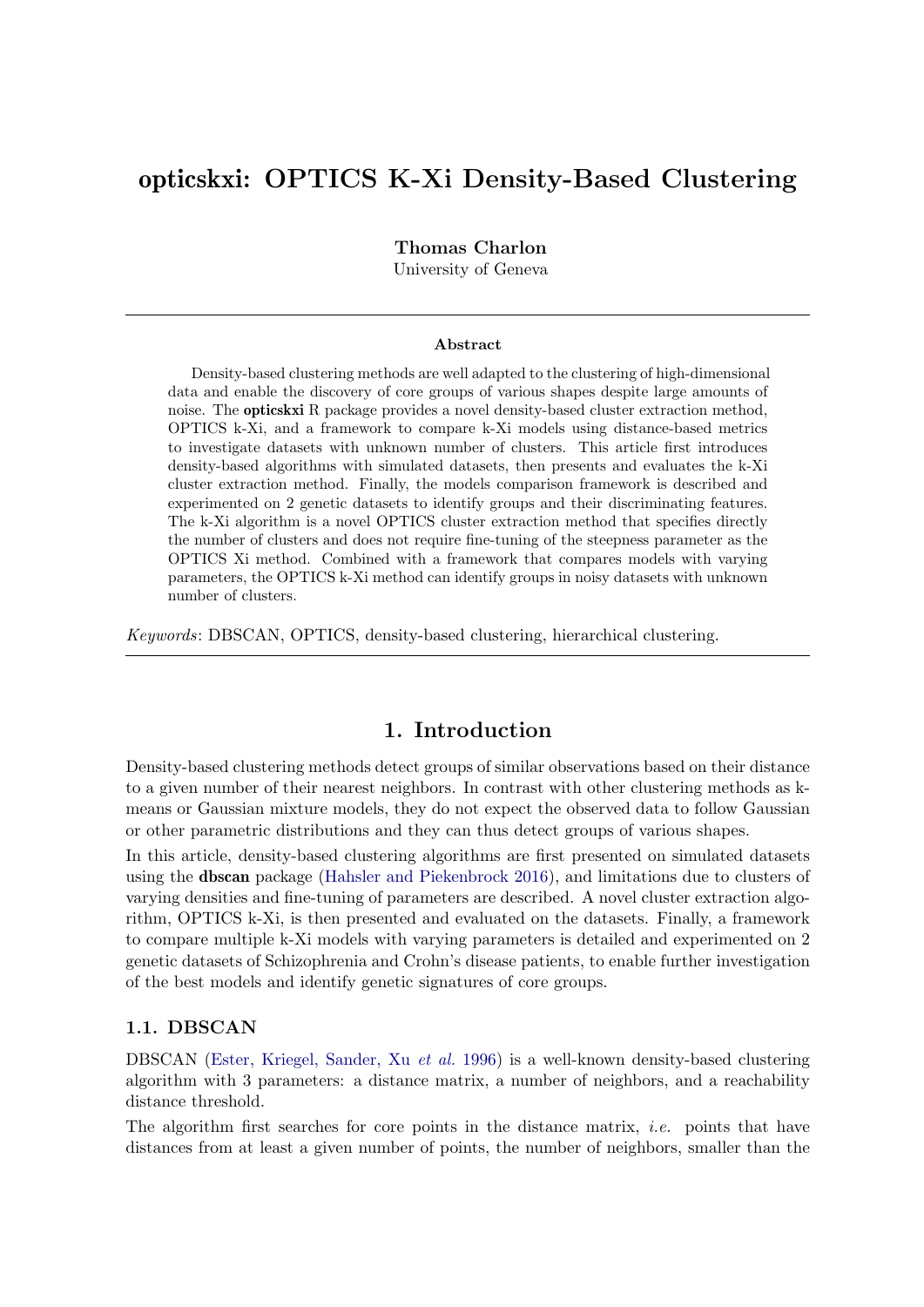reachability threshold. If one is found, the core point and its neighbors form a cluster, and if additional core points are found within its neighbors, the cluster is expanded to also include their neighbors, iteratively until no core points are discovered in the neighbors. Additional clusters are then formed similarly for each core point not yet assigned and finally remaining non-assigned points are considered noise.

In the dbscan package, by default the euclidean distance is used, with 5 neighbors, and the distance threshold must be fine-tuned. In these simulated datasets from the factoextra and dbscan R packages, points are organized by various shapes along with some noise, on 2 variables. With specific distance thresholds, DBSCAN successfully detects the shapes and the noise (Figure [1\)](#page-2-0).

```
R> library('opticskxi')
R> data('multishapes')
R> dbscan_shapes \leq dbscan::dbscan(multishapes[1:2], eps = 0.15)
R> gg shapes <- cbind(multishapes[1:2], Clusters = dbscan_shapes$cluster) \frac{1}{2}+ ggpairs(group = 'Clusters')
R> data('DS3', package = 'dbscan')
R dbscan_ds3 <- dbscan::dbscan(DS3, minPts = 25, eps = 12)
R> gg_ds3 <- cbind(DS3, Clusters = dbscan_ds3$cluster) %>%
+ ggpairs(group = 'Clusters')
R> cowplot::plot_grid(gg_shapes, gg_ds3, nrow = 2,
+ labels = c('(a)', '(b)'), label_x = 0.9)
```
However, DBSCAN uses a fixed distance threshold and thus can not detect clusters of varying densities. In this simulated Gaussian data with 2 large clusters and 2 smaller, more dense, clusters, DBSCAN detects either the pair of large or small clusters, depending on the distance threshold, but can not detect all 4 clusters (Figure [2\)](#page-3-0).

```
R > n < -1e3R> set.seed(0)
R> multi_gauss <- cbind.data.frame(
+ x = c(\text{norm}(n / 2, -3), \text{norm}(n / 4, 3), \text{norm}(n / 4, 3, .2)),+ y = c(rnorm(n + .75), rnorm(n / 8, 1, .2), rnorm(n / 8, -1, .2)))R> dbscan_gauss <- dbscan::dbscan(multi_gauss, minPts = 30, eps = .5)
R> gg_mgauss <- cbind(multi_gauss, Clusters = dbscan_gauss$cluster) %>%
+ ggpairs(group = 'Clusters')
R> gg_mgauss_small <- dbscan::dbscan(multi_gauss, minPts = 30, eps = .2) %$%
+ cbind(multi_gauss, Clusters = cluster) %>% ggpairs(group = 'Clusters')
R> cowplot::plot_grid(gg_mgauss, gg_mgauss_small, nrow = 2,
+ labels = c('(a)', '(b)'), label_x = .9)
```
#### 1.2. OPTICS

OPTICS [\(Ankerst, Breunig, Kriegel, and Sander](#page-12-2) [1999\)](#page-12-2) is another density-based algorithm that produces an ordering and a distance profile of observations, similar to a tree-like dendogram, and enables the detection of clusters of varying densities with the cluster extraction method OPTICS Xi [\(Ankerst](#page-12-2) et al. [1999\)](#page-12-2).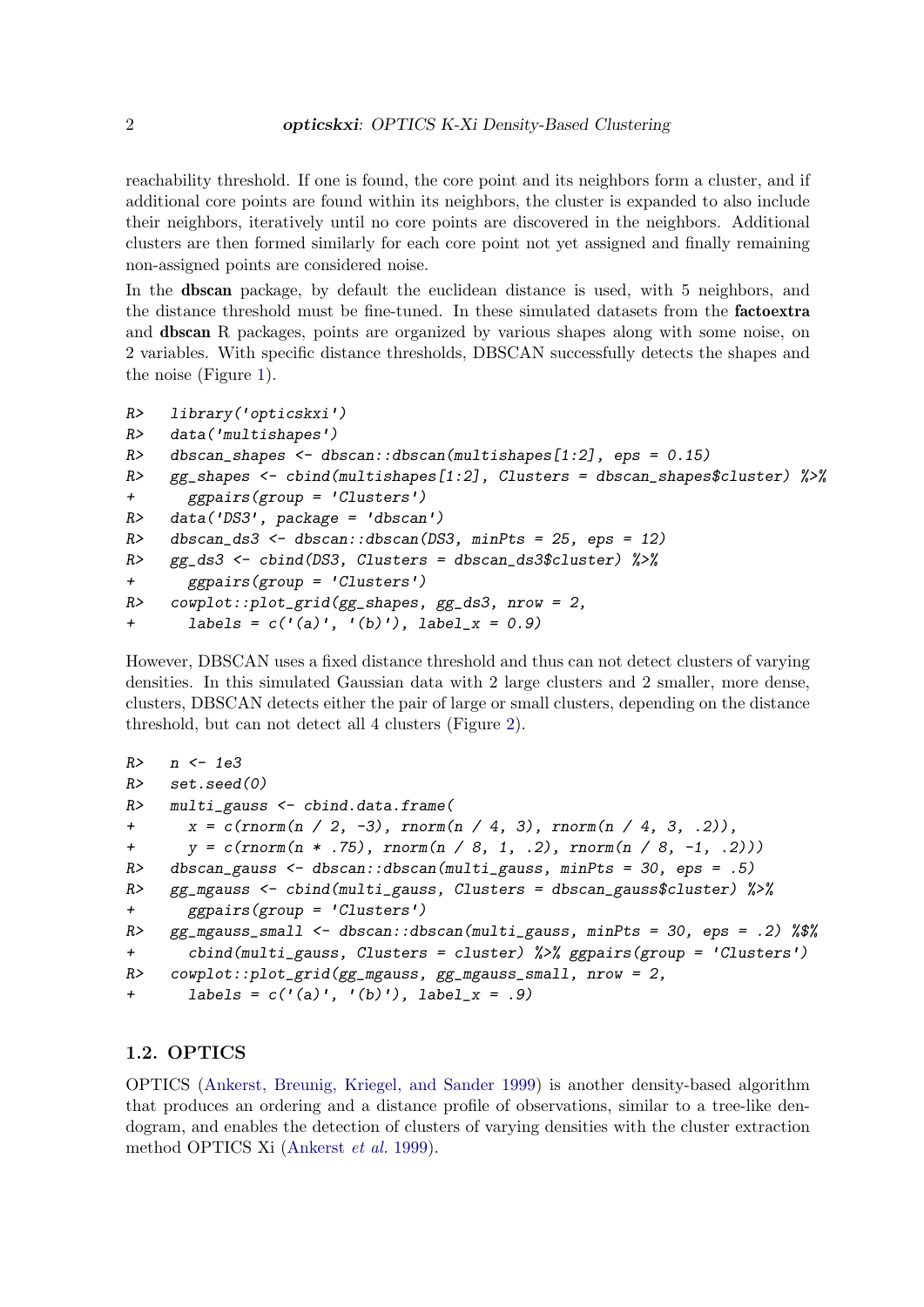

<span id="page-2-0"></span>Figure 1: DBSCAN clusterings of various shapes and noise (cluster 0). (a): Multishapes dataset. (b): DS3 dataset.

OPTICS uses at least 2 parameters, a distance matrix and a number of neighbors, and produces a distance profile that reveals the density structure of the dataset and can be used to extract clusters. The algorithm iteratively explores point neighborhoods in the order of lowest to highest core distance, *i.e.* the maximum distance from a point to a given number of its nearest neighbors, and returns the orders and the reachability distances of successive points, *i.e.* the maximum between the core distance of the point and the distance from it to the previous point. Low reachability-distances regions, or valleys, thus represent clusters and are separated by peaks, *i.e.* points with high reachability distances.

OPTICS can be used to fine-tune the distance threshold in DBSCAN, as the DBSCAN method is equivalent to a horizontal threshold on the reachability plot.

## 1.3. OPTICS Xi

To extract clusters of varying densities from OPTICS profiles, the OPTICS Xi (Ankerst et al. 1999) algorithm uses a steepness threshold. The differences between reachability distances of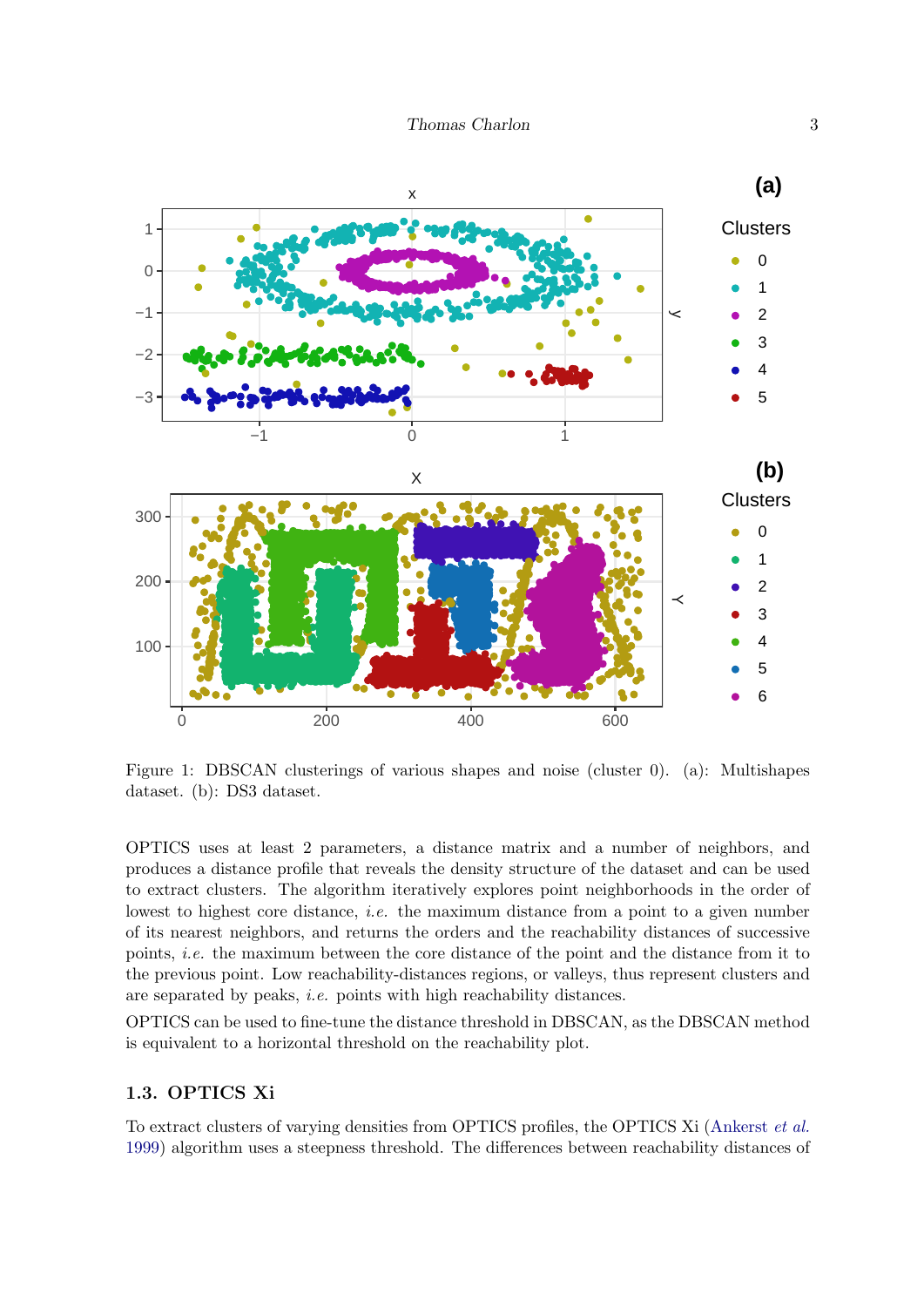

<span id="page-3-0"></span>Figure 2: DBSCAN clustering of hierarchical Gaussian clusters. (a): Detection of large clusters. (b): Detection of small clusters.

successive points are first computed. Then, for each absolute distance difference above the given threshold, all adjacent points with a smaller reachability distance form a cluster.

Two cases are distinguished when forming a cluster, steep down or steep up areas, in which the reachability distance differences that delimit the cluster are negative or positive, *i.e.* when the first observation has a reachability higher or lower than the second observation, respectively.

- In a steep down area, both observations that produce the large distance difference are part of the cluster, and all successive points with a reachability distance smaller than the first observation, are part of the cluster.
- In a steep up area, only the first observation is part of the cluster, and all previous points with a reachability distance smaller than the second observation, and the adjacent previous point, are part of the cluster.

OPTICS Xi thus detects clusters of varying densities, possibly hierarchical, although the Xi steepness parameter must be fine-tuned. In the simulated hierarchical Gaussian data, OPTICS Xi successfully detects both the large and small clusters with  $Xi = 0.03$  (Figure [3\)](#page-4-0).

```
R> optics_gauss <- dbscan::optics(multi_gauss, minPts = 30)
```

```
R> xi_gauss <- dbscan::extractXi(optics_gauss, xi = 0.03)
```

```
R> ggplot_optics(optics_gauss, groups = xi_gauss$cluster)
```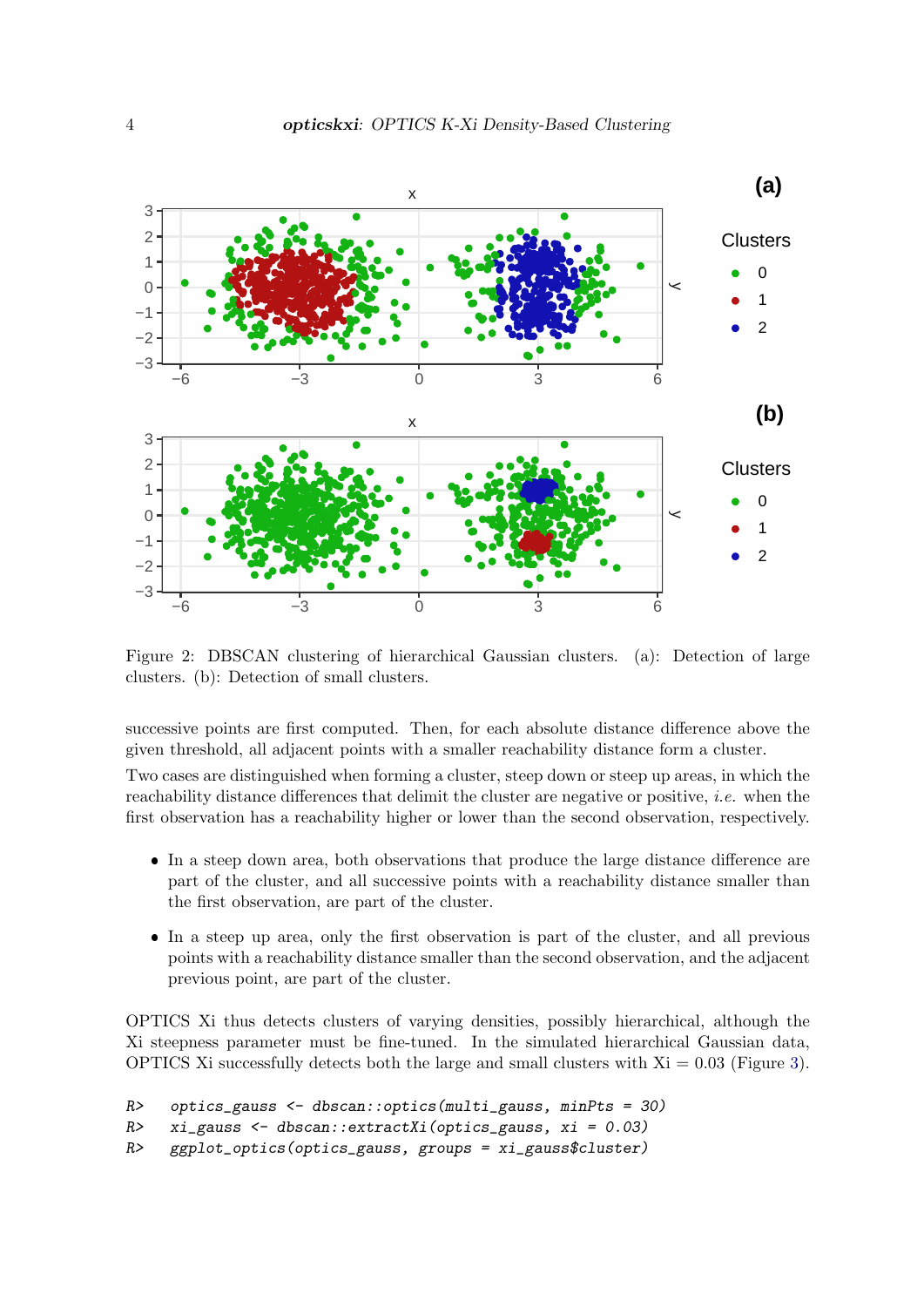

<span id="page-4-0"></span>Figure 3: OPTICS profile of the hierarchical Gaussian clusters, colored by OPTICS Xi clustering.

## 2. OPTICS k-Xi

The opticskxi package provides a variant OPTICS cluster extraction algorithm, k-Xi, that specifies directly the number of clusters and does not require fine-tuning a parameter. Instead of using a fixed distance difference threshold OPTICS Xi, the k-Xi algorithm iteratively investigates the largest differences until at the given number of clusters are defined.

## 2.1. Algorithm

For each successive largest difference, OPTICS k-Xi will attempt to form a cluster of all adjacent points with a smaller reachability-distance, distinguishing steep down and up areas similarly as OPTICS Xi (detailed above). If the newly formed cluster contains less observations than the pts parameter, or if it reduces the size of a previously formed cluster below the pts parameter, the new cluster is discarded and the next largest difference is considered.

The algorithm then stops when the number of clusters has reached the  $n_x$  parameter, or when the number of largest differences considered has reached the  $max\_loop$  threshold, by default 50. The pts parameter is set by default to the minPts parameter used to compute the OPTICS profile, and avoids introducing small clusters due to nearby large distance differences.

## 2.2. Results

In the hierarchical Gaussian data, OPTICS k-Xi successfully detects the large and small clusters (Figure [4\)](#page-5-0).

```
R> kxi_gauss <- opticskxi(optics_gauss, n_xi = 4, pts = 100)
R> ggplot_optics(optics_gauss, groups = kxi_gauss)
```
In the multishapes and the DS3 datasets, OPTICS k-Xi also successfully detects the shapes, but the noise is included in the largest cluster (Figure [5\)](#page-6-0).

```
R> gg_shapes_optics <- dbscan::optics(multishapes[1:2]) %>%
+ ggplot_optics(groups = opticskxi(., n_xi = 5, pts = 30))
```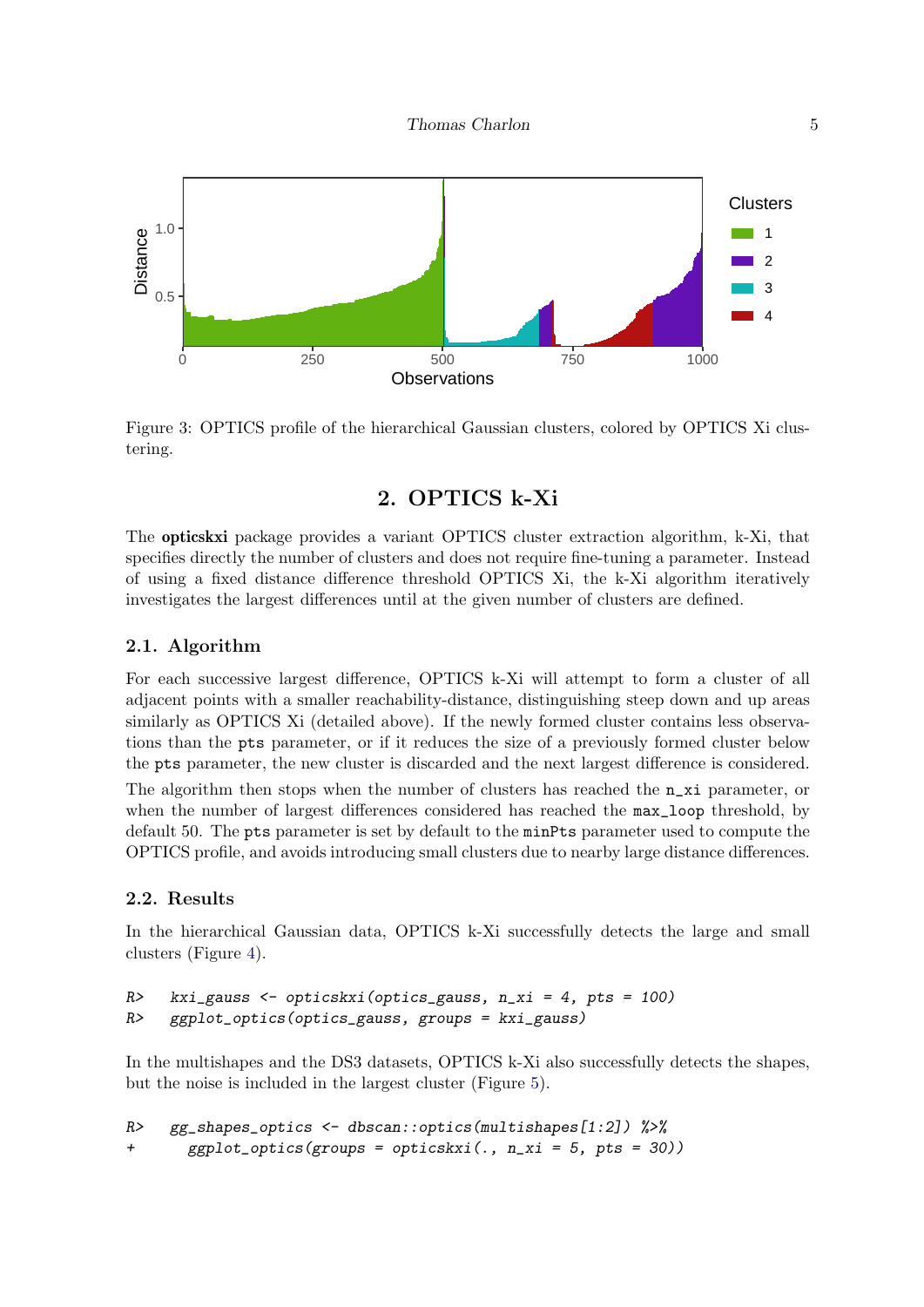

<span id="page-5-0"></span>Figure 4: OPTICS profile of the hierarchical Gaussian clusters, colored by OPTICS k-Xi clustering.

```
R> gg_ds3_optics <- dbscan::optics(DS3, minPts = 25) \frac{1}{2}+ ggplot_optics(groups = opticskxi(., n_xi = 6, pts = 100))
R> cowplot::plot_grid(gg_shapes_optics, gg_ds3_optics, nrow = 2,
+ labels = c('(a)', '(b)'), label_x = .9)
```
## 3. Models comparisons by distance-based metrics

To explore complex datasets where clusters are not well defined, k-Xi models with various distances, number of points, and number of clusters may be investigated and compared. Furthermore, in datasets with many variables, dimension reduction methods as principal component analysis (PCA) or independent component analysis (ICA) may be required prior to the clustering to summarize information.

The **opticskxi** package provides a framework to efficiently compare multiple k-Xi models with varying parameters and to extract and visualize the models with highest metrics, to enable further investigation of the clusters of the best models.

#### 3.1. Framework

The main function, opticskxi\_pipeline, inputs a data frame of k-Xi clustering parameters and returns corresponding clustering results and their distance-based metrics. Parameters are specified using a data frame with the following columns:

- dim\_red: Optional dimension reduction: 'PCA', 'ICA' (using the fastICA package [\(Mar](#page-13-0)[chini, Heaton, and Ripley](#page-13-0) [2017\)](#page-13-0))
- n\_dim\_red: Optional number of components of the dimension reduction
- dist: Distance, one of the 11 distances from the **amap** package [\(Lucas](#page-13-1) [2019\)](#page-13-1)
- pts: Number of points for OPTICS (minPts) and k-Xi
- n\_xi: Number of clusters for k-Xi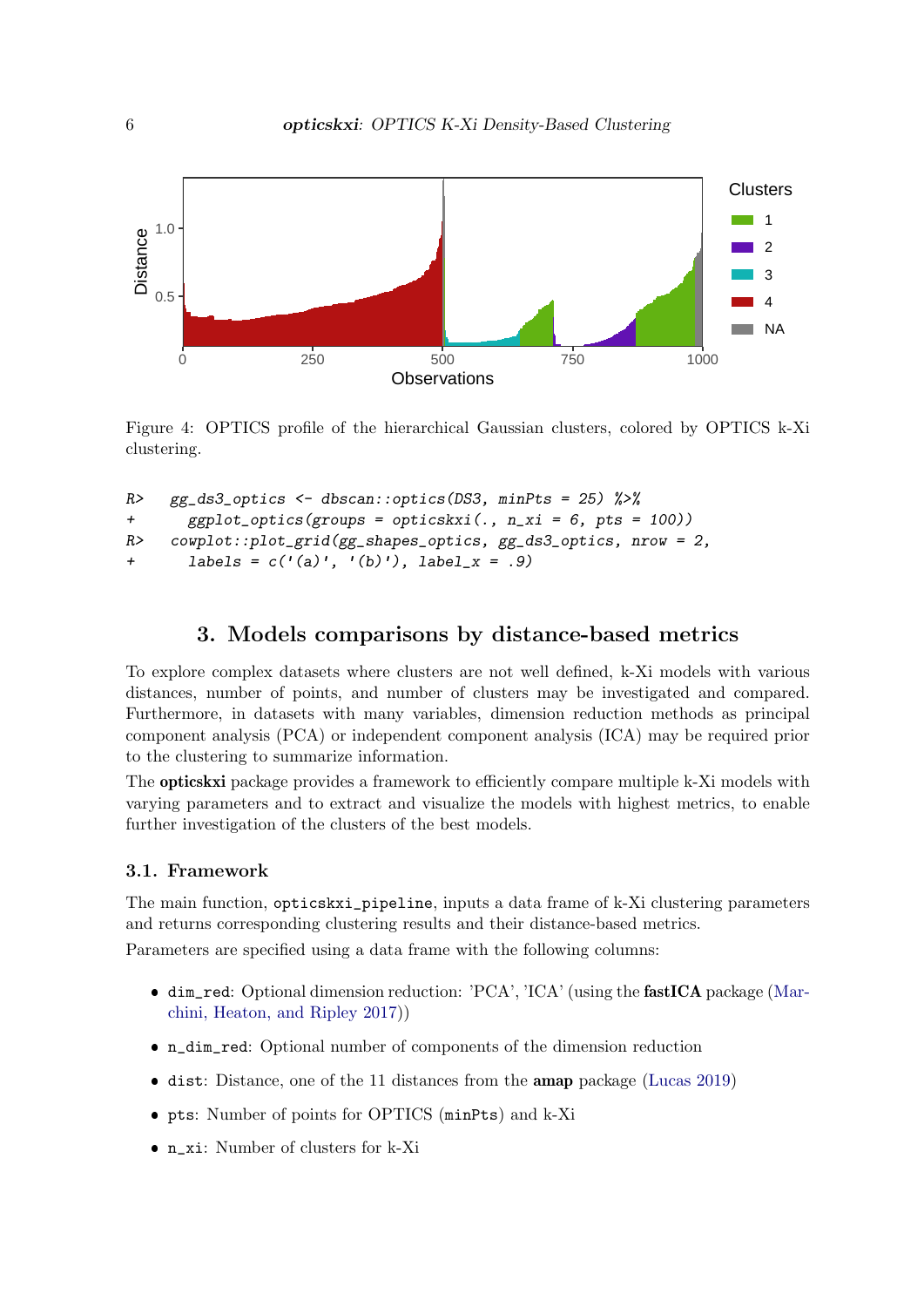

<span id="page-6-0"></span>Figure 5: OPTICS profiles colored by OPTICS k-Xi clusterings. (a): Multishapes dataset. (b): DS3 dataset.

To efficiently compute multiple k-Xi models with varying dimension reductions and parameters, the framework proceeds step-by-step, by first computing the unique dimension reduction matrices required, then unique distance matrices, unique OPTICS models, and finally k-Xi cluster extractions.

Distance-based metrics are then measured for each model using the fpc package [\(Hennig](#page-12-3) [2019\)](#page-12-3). The following metrics are stored: avg.silwidth, bw.ratio, ch, pearsongamma, dunn, dunn2, entropy, widestgap, sindex.

Finally, clusters and metrics are binded to the input parameter data frame that defines the unique parameters of each model, in the columns clusters and metrics.

Three functions can be used directly on the results data frame to extract specific models and investigate the distance profiles and the clusterings:

- get\_best\_kxi: Subset the data frame by specifying a metric and one or more ranks, in decreasing order of the metric.
- ggplot\_kxi\_metrics: Plot metrics of the top ranked k-Xi models, by default the 8 models with highest average silhouette width. Additional metrics can be displayed next to the one used for ranking, by default the between-within ratio.
- gtable\_kxi\_profiles: Plot OPTICS profiles of the top ranked k-Xi models, by default the 4 models with highest average silhouette width.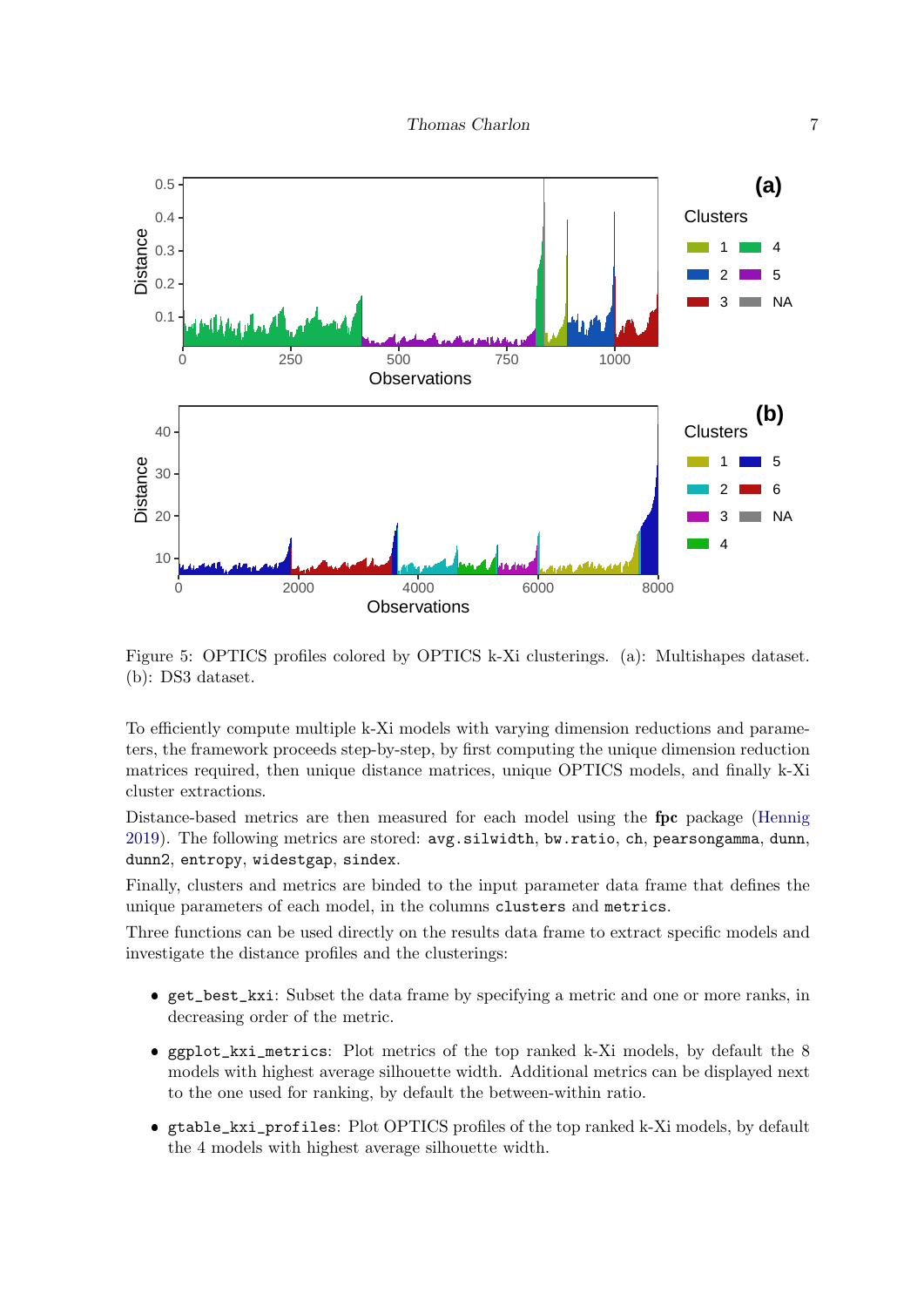#### 3.2. Schizophrenia patients and controls

In this dataset from the gap R package [\(Zhao, colleagues with inputs from Kurt Hornik, and](#page-13-2) [Ripley](#page-13-2) [2015\)](#page-13-2), 6 alleles from the chromosome 6 gene HLA were measured from 94 schizophrenia patients and 177 controls.

All combinations of the following OPTICS k-Xi parameters are computed:

- Distance: Manhattan, Euclidean, absolute Pearson, absolute correlation
- Number of clusters: 3 to 5
- Number of points: 20, 30, 40

The 8 best models by average silhouette width are first visualized and reveal that all use Manhattan or Euclidean distances and half use a pts parameter of 20 (Figure [6\)](#page-7-0).

```
R> data('hla')
R> m_hla <- hla[-c(1:2)] %>% scale
R> df_params_hla <- expand.grid(n_xi = 3:5, pts = c(20, 30, 40),
+ dist = c('manhattan', 'euclidean', 'abscorrelation', 'abspearson'))
R> df_kxi_hla <- opticskxi_pipeline(m_hla, df_params_hla)
R> ggplot_kxi_metrics(df_kxi_hla, n = 8)
```


<span id="page-7-0"></span>Figure 6: Distance-based metrics of the 8 best k-Xi clusterings of the HLA dataset, ranked by decreasing average silhouette width. All the models use Manhattan or Euclidean distances and half use a pts parameter of 20.

The OPTICS profiles of the 4 best models are then visualized and reveal that the two best models only differ by their number of clusters, 3 or 4, and that the third and fourth models have hierarchical clusters (Figure [7\)](#page-8-0).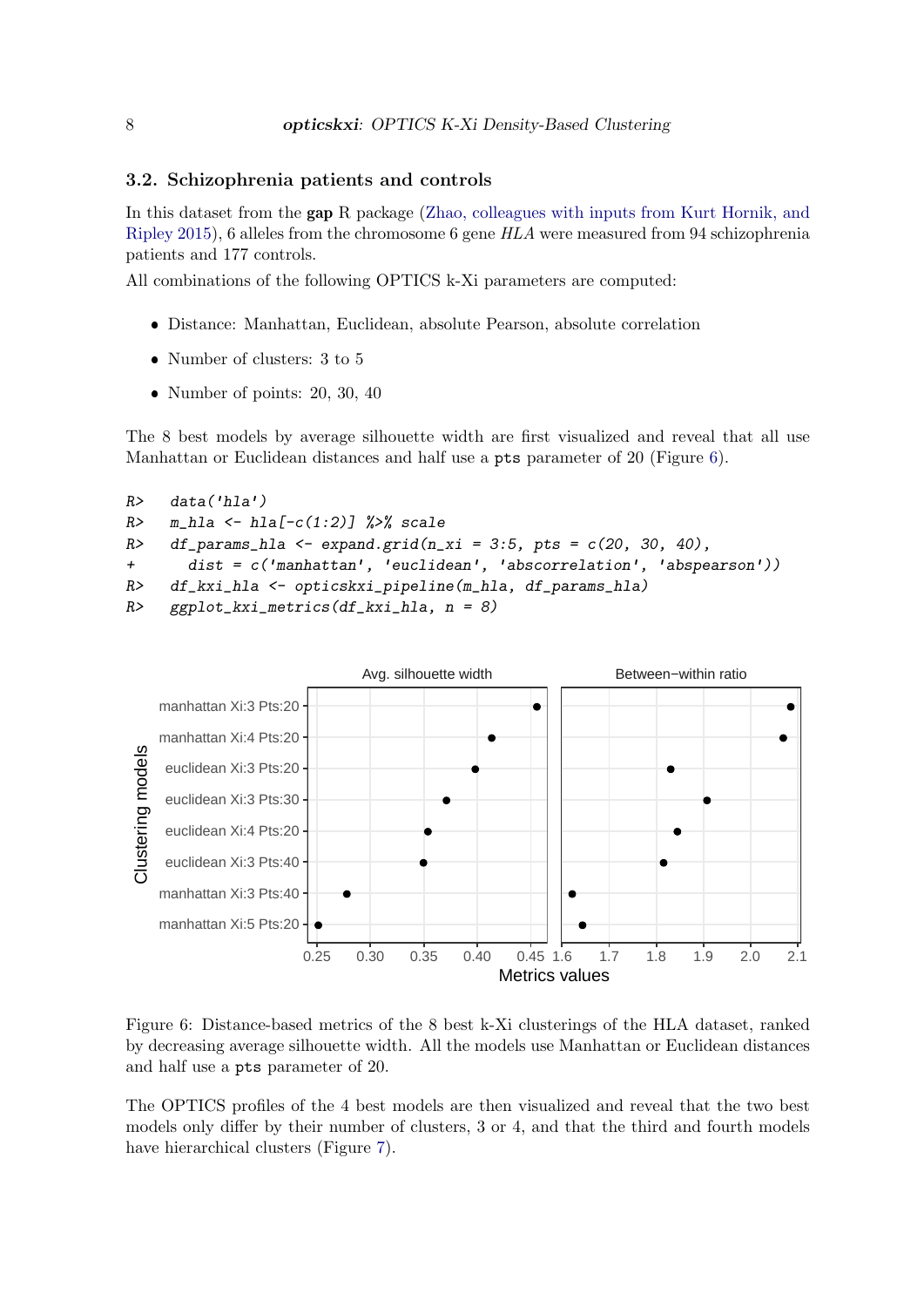

#### R> gtable\_kxi\_profiles(df\_kxi\_hla) %>% plot

<span id="page-8-0"></span>Figure 7: OPTICS profiles of the 4 best k-Xi clusterings of the HLA dataset, ranked by decreasing average silhouette width. The two best models only differ by their number of clusters, 3 or 4, and the third and fourth models have hierarchical clusters.

The second best model is then selected to investigate the model with 4 clusters. To assess if patients are significantly enriched in each group, standardized Pearson residuals are computed using chisq.test. One disease is enriched or depleted in one group if the residual is above or below 2, respectively [\(Friendly](#page-12-4) [1994\)](#page-12-4).

Results show cluster 4 is enriched in Schizophrenia patients ( $residual = 3.98$ ): 58% of individuals are patients, although the distribution in the complete dataset is 34%; and that cluster 2 is enriched in controls ( $residual = 2.45$ ) (Table [1\)](#page-9-0).

```
R> best_kxi_hla <- get_best_kxi(df_kxi_hla, rank = 2)
R> clusters_hla <- best_kxi_hla$clusters
R> hla$id %<>% `levels<-`(c('Controls', 'Sch. patients'))
R> residuals_table(clusters_hla, hla$id) %>% print_table('HLA')
```
The groups are finally visualized using PCA dimension reduction, and the contributions of variables are displayed to identify the contributions of the genetic markers. On PCA, the genetic markers most discriminating cluster 4 from other observations are  $DQB.a2, DQR.a2,$ and DQA.a2 (Figure [8\)](#page-9-1).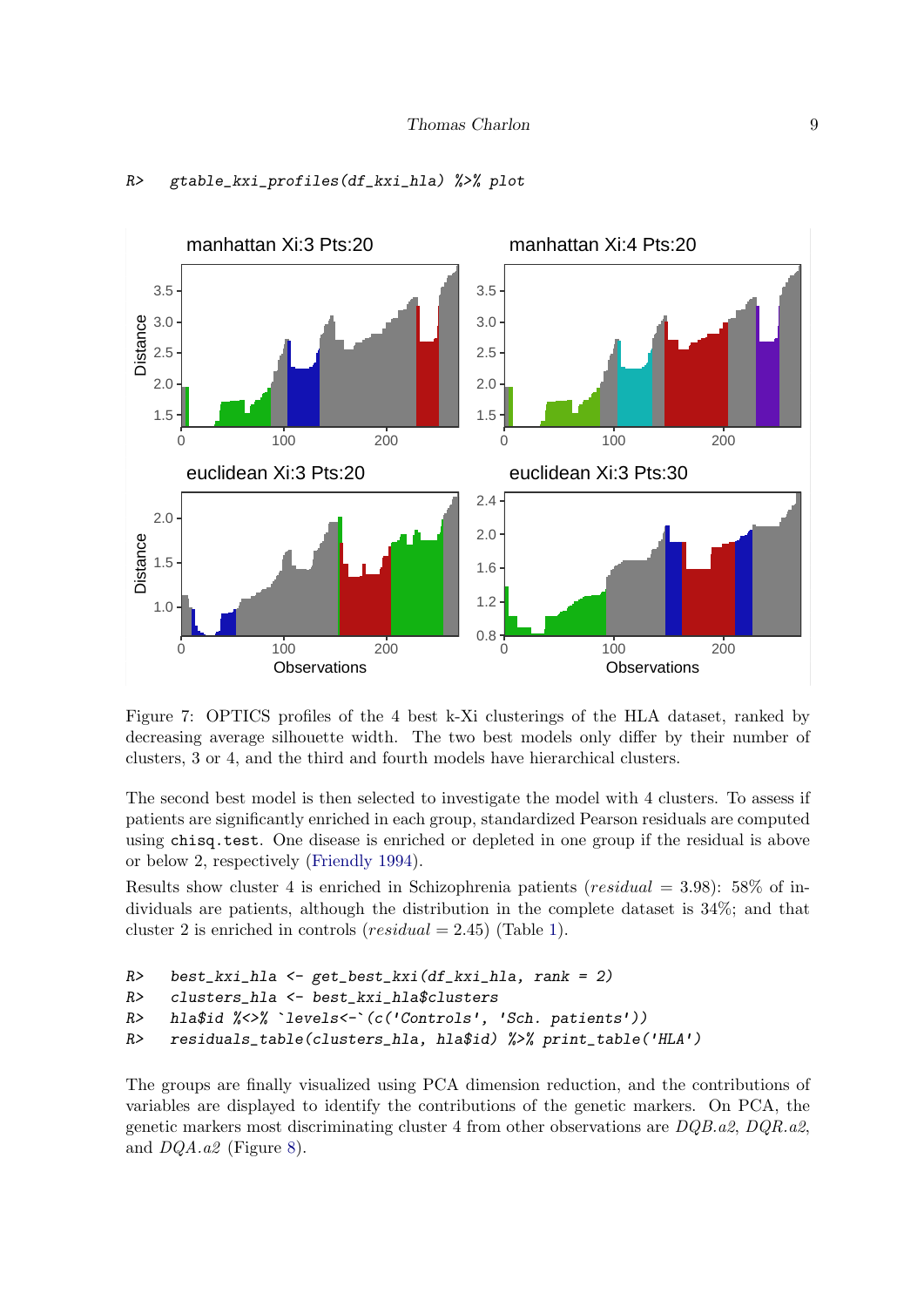|                | Controls |    |     |         | Sch. patients Total Residuals: Controls Residuals: Sch. patients |
|----------------|----------|----|-----|---------|------------------------------------------------------------------|
|                | 56       | 27 | 83  | 1.22    | $-1.22$                                                          |
| $\overline{2}$ | 19       | 3  | 22  | 2.45    | $-2.45$                                                          |
| 3              | 23       | 9  | 32  | 1.19    | $-1.19$                                                          |
| 4              | 24       | 34 | 58  | $-3.98$ | 3.98                                                             |
| ΝA             | 55       | 21 | 76  | ΝA      | ΝA                                                               |
| Total          | 177      | 94 | 271 | ΝA      | ΝA                                                               |

<span id="page-9-0"></span>Table 1: Contingency table of disease status and k-Xi clustering of the HLA dataset, with standardized Pearson residuals.

R> fortify\_pca(m\_hla, sup\_vars = data.frame(Clusters = clusters\_hla))  $\frac{2}{\sqrt{5}}$ + ggpairs('Clusters', ellipses = TRUE, variables = TRUE)



<span id="page-9-1"></span>Figure 8: PCA of the HLA dataset colored by k-Xi clustering with 95% confidence ellipses.

## 3.3. Crohn's disease patients and relatives

In this other dataset from the gap package [\(Zhao](#page-13-2) *et al.* [2015\)](#page-13-2), 212 single nucleotide polymorphisms (SNPs) from chromosome 5 (5q31) were measured from 129 Crohn's disease patients and their 2 parents.

Since the number of variables is high, dimension reduction methods are applied to the clustering. All combinations of the following OPTICS k-Xi parameters are computed:

- Dimension reduction: PCA, ICA
- Number of dimension reduction components: 4, 6, 8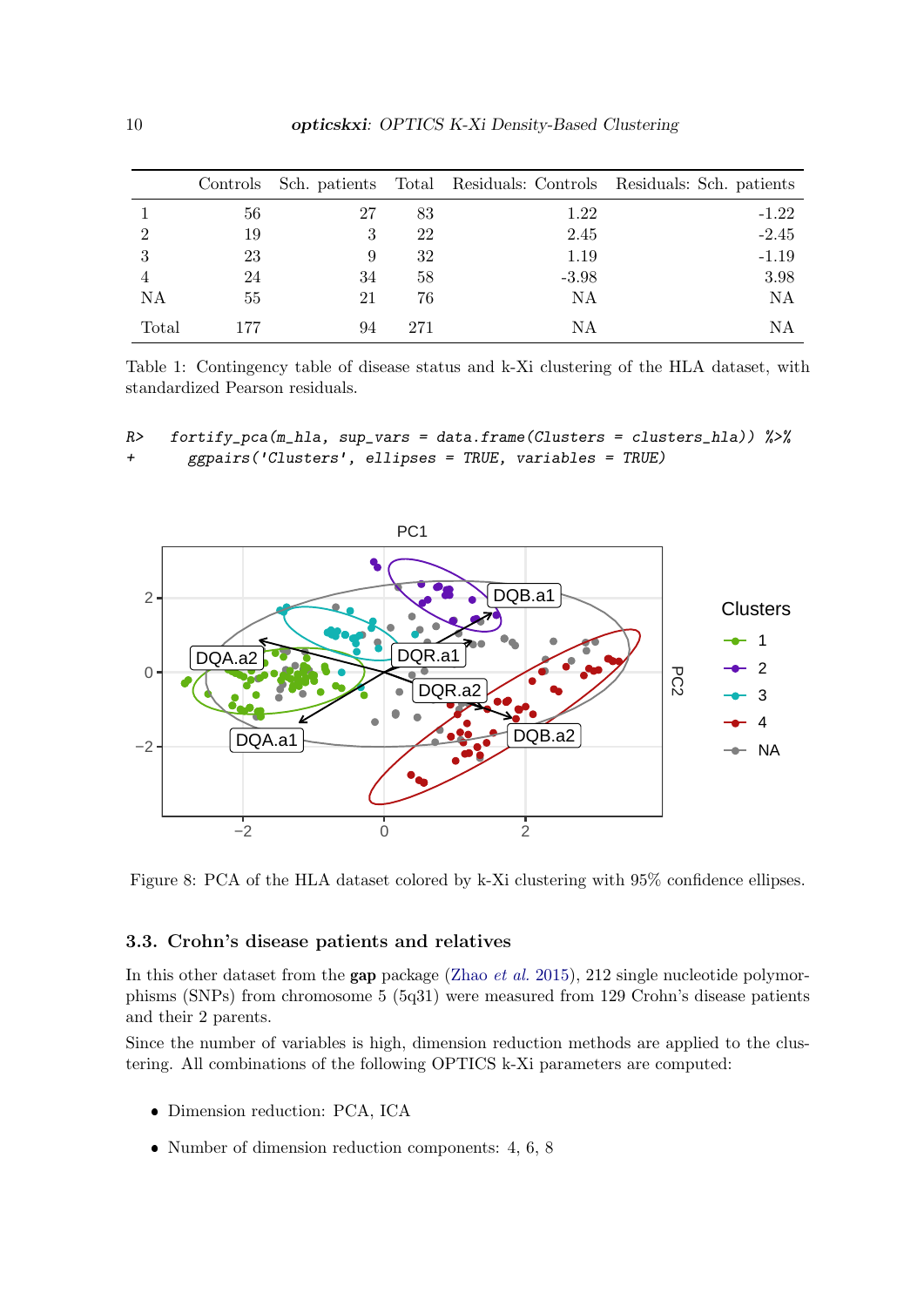- Distance: Euclidean, absolute Pearson, absolute correlation
- $\bullet$  Number of clusters: 3 to 5
- Number of points: 30, 40, 50

The 8 best models by average silhouette width mostly use the Absolute Pearson or Absolute Correlation distances and 3 clusters (Figure [9\)](#page-10-0).

```
R> data('crohn')
R> m_crohn <- crohn[-c(1:6)] %>% scale
R> df_params_crohn <- expand.grid(n_xi = 3:5, dim_red = c('PCA', 'ICA'),
      dist = c('euclidean', 'abscorrelation', 'abs+ pts = c(30, 40, 50), n_dimred_comp = c(4, 6, 8))
R> df_kxi_crohn <- opticskxi_pipeline(m_crohn, df_params_crohn)
R> ggplot_kxi_metrics(df_kxi_crohn)
```


<span id="page-10-0"></span>Figure 9: Distance-based metrics of the 8 best k-Xi clusterings of the Crohn dataset, ranked by decreasing average silhouette width.

The OPTICS profiles of the 4 best models reveal that all have hierarchical clusters (Figure [10\)](#page-11-0).

#### R> gtable\_kxi\_profiles(df\_kxi\_crohn) %>% plot

In the best model, cluster 2 is enriched in Crohn's disease patients ( $residual = 3.73$ ):  $46\%$  of individuals are patients, although only 37% in the complete dataset; and cluster 3 is enriched in controls  $(residual = 3.05)$  (Table [2\)](#page-12-5).

```
R> best_kxi_crohn <- get_best_kxi(df_kxi_crohn, rank = 1)
R> clusters_crohn <- best_kxi_crohn$clusters
```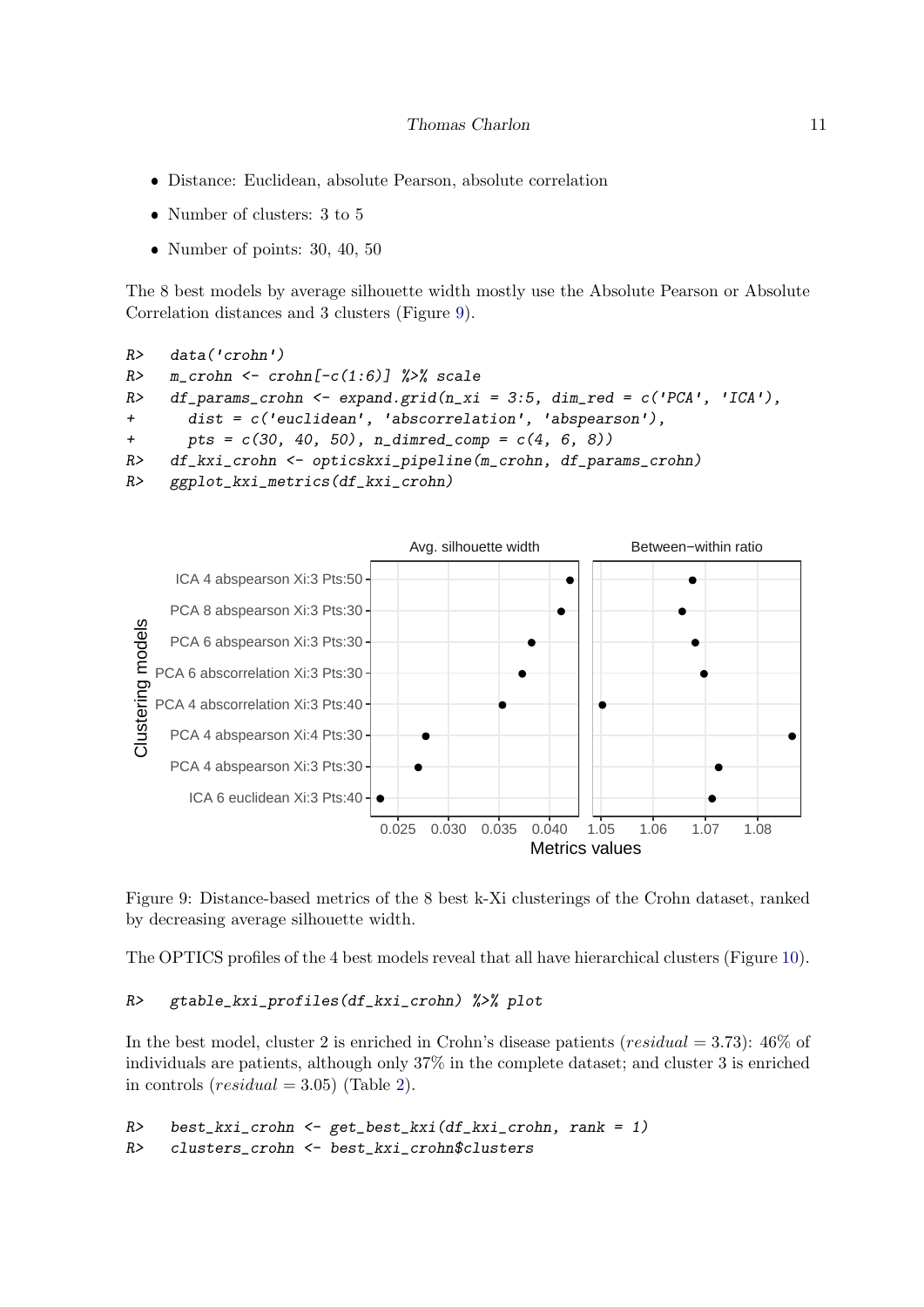

<span id="page-11-0"></span>Figure 10: OPTICS profiles of the 4 best k-Xi clusterings of the Crohn dataset, ranked by decreasing average silhouette width.

```
R> crohn$crohn %<>% factor %>% `levels<-`(c('Controls', 'Crohn patients'))
R> residuals_table(clusters_crohn, crohn$crohn) %>% print_table('Crohn')
```
The groups are then visualized using the corresponding dimension reduction, ICA with 4 components, which reveals the hierarchical structure of clusters 1 and 2, discriminated from cluster 3 mostly by the second and third components (Figure [11\)](#page-14-0).

```
R> ica <- fortify_ica(m_crohn, n.comp = 4,
+ sup_vars = data.frame(Clusters = clusters_crohn))
R> ggpairs(ica, 'Clusters', axes = 1:4, ellipses = TRUE, level = .75) \frac{1}{2}+ plot
```
The dimension reduction visualization is then focused on the second and third components to reveal the variables with strong contributions (Figure [12\)](#page-15-0).

```
R> ggpairs(ica, 'Clusters', axes = 2:3, ellipses = TRUE, variables = TRUE,
+ n_{vars} = 3)
```
## 4. Conclusions

The OPTICS k-Xi algorithm attempts directly to define a given number of clusters and does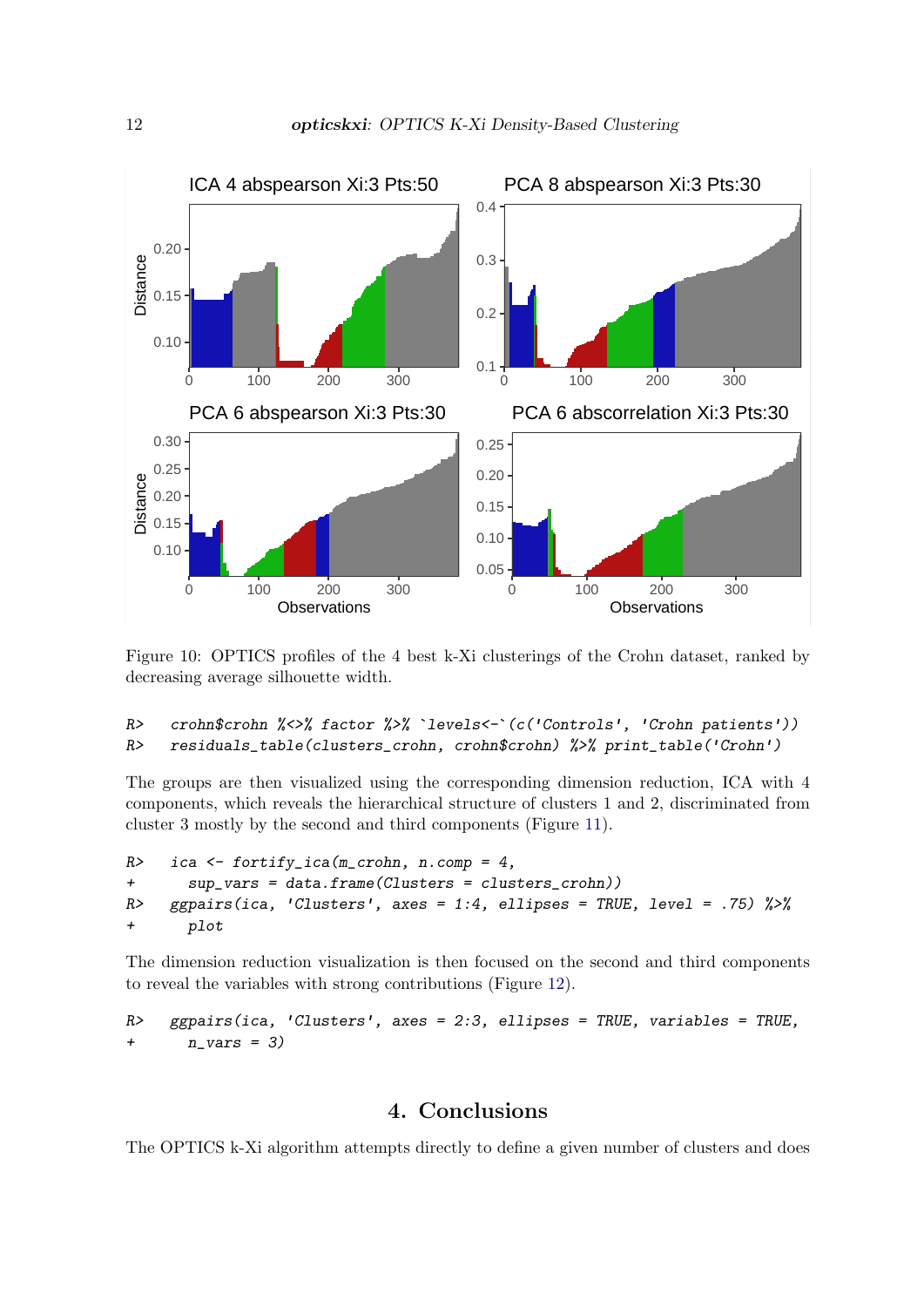|       |     |     |     |         | Controls Crohn patients Total Residuals: Controls Residuals: Crohn patients |
|-------|-----|-----|-----|---------|-----------------------------------------------------------------------------|
|       | 45  |     | 62  | 1.08    | $-1.08$                                                                     |
|       | 51  | 44  | 95  | $-3.73$ | 3.73                                                                        |
|       | 49  | 10  | 59  | 3.05    | $-3.05$                                                                     |
| NA    | 98  | 73  | 171 | ΝA      | ΝA                                                                          |
| Total | 243 | 144 | 387 | NΑ      | ΝA                                                                          |

<span id="page-12-5"></span>Table 2: Contingency table of disease status and k-Xi clustering of the Crohn dataset, with standardized Pearson residuals.

not require fine-tuning of a steepness parameter as OPTICS Xi. Combined with a framework to compare models with varying parameters, the k-Xi method can identify core groups in noisy datasets with an unknown number of clusters.

Recent density-based algorithms as HDBSCAN [\(Campello, Moulavi, and Sander](#page-12-6) [2013\)](#page-12-6) also enable to detect clusters of varying densities and to specify directly the number of clusters to define. In contrast with OPTICS k-XI which iteratively attempts to define clusters until the specified number is reached, HDBSCAN can provide any given number of clusters, based on a hierarchical structure. Future work may thus include comparing OPTICS k-Xi with more recent density-based algorithms as HDBSCAN, and expanding the models comparison framework to include other density-based algorithms.

## 5. Acknowledgements

This work was inspired by Jérôme Wojcik (Precision for Medicine) and Sviatoslav Voloshynovskiy (University of Geneva).

## References

- <span id="page-12-2"></span>Ankerst M, Breunig MM, Kriegel HP, Sander J (1999). "OPTICS: Ordering Points to Identify the Clustering Structure." In ACM Sigmod Record, volume 28, pp. 49–60. ACM.
- <span id="page-12-6"></span>Campello RJ, Moulavi D, Sander J (2013). "Density-Based Clustering Based on Hierarchical Density Estimates." In Pacific-Asia conference on knowledge discovery and data mining, pp. 160–172. Springer.
- <span id="page-12-1"></span>Ester M, Kriegel HP, Sander J, Xu X, et al. (1996). "A Density-Based Algorithm for Discovering Clusters in Large Spatial Databases with Noise." In Kdd, volume 96, pp. 226–231.
- <span id="page-12-4"></span>Friendly M (1994). "Mosaic Displays for Multi-Way Contingency Tables." Journal of the American Statistical Association, 89(425), 190–200.
- <span id="page-12-0"></span>Hahsler M, Piekenbrock M (2016). **dbscan**: Density Based Clustering of Applications with Noise (DBSCAN) and Related Algorithms. R package version 0.9-8.2.
- <span id="page-12-3"></span>Hennig C (2019). fpc: Flexible Procedures for Clustering. R package version 2.2-2, URL <https://CRAN.R-project.org/package=fpc>.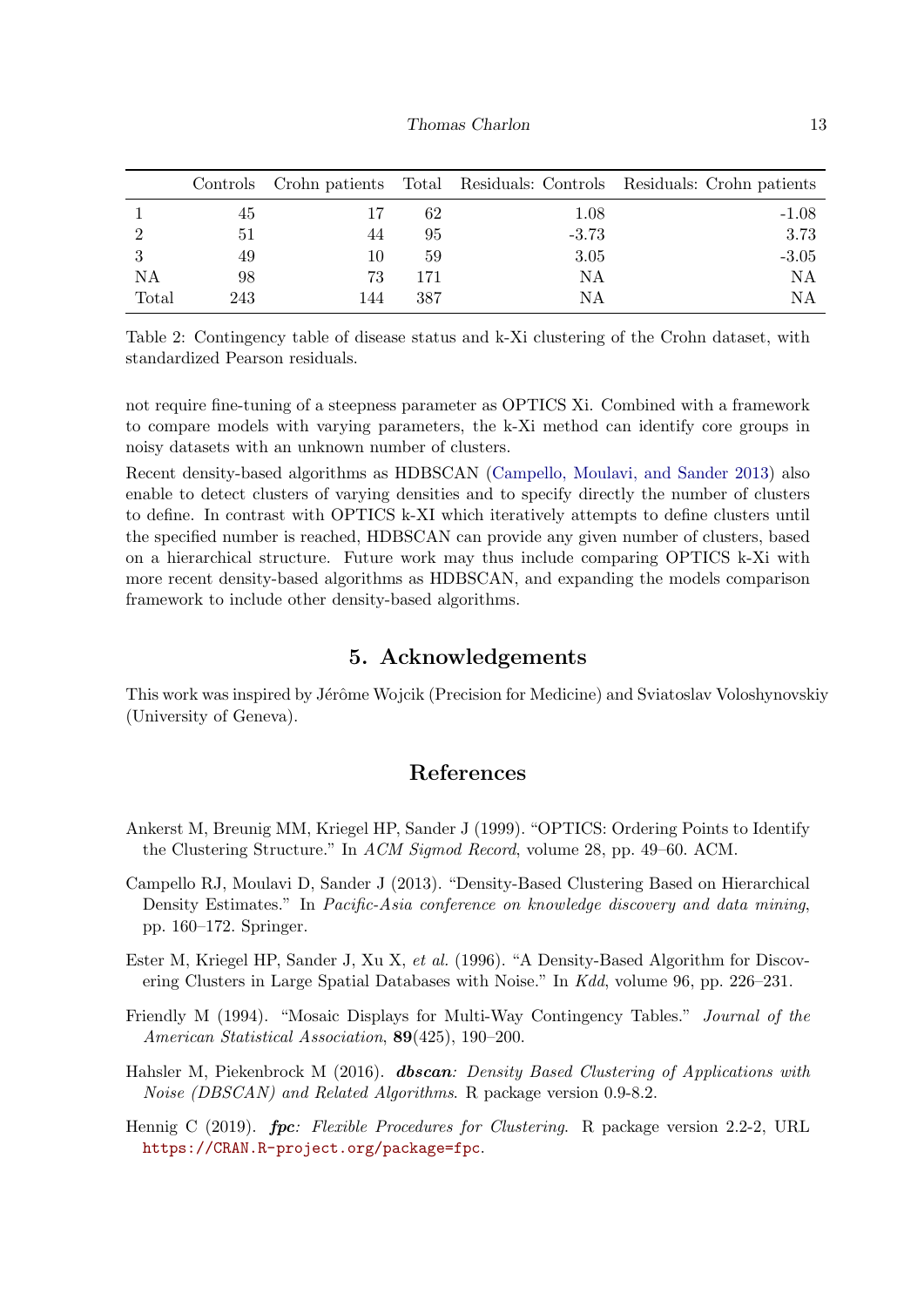- <span id="page-13-1"></span>Lucas A (2019). amap: Another Multidimensional Analysis Package. R package version 0.8-17, URL <https://CRAN.R-project.org/package=amap>.
- <span id="page-13-0"></span>Marchini JL, Heaton C, Ripley BD (2017). fastICA: FastICA Algorithms to Perform ICA and Projection Pursuit. R package version 1.2-1, URL [https://CRAN.R-project.org/](https://CRAN.R-project.org/package=fastICA) [package=fastICA](https://CRAN.R-project.org/package=fastICA).
- <span id="page-13-2"></span>Zhao JH, colleagues with inputs from Kurt Hornik, Ripley B (2015). gap: Genetic Analysis Package. R package version 1.1-16, URL <https://CRAN.R-project.org/package=gap>.

#### Affiliation:

Thomas Charlon Stochastic Information Processing group Department of Computer Science University of Geneva 1227 Carouge, Switzerland E-mail: [charlon@protonmail.com](mailto:charlon@protonmail.com)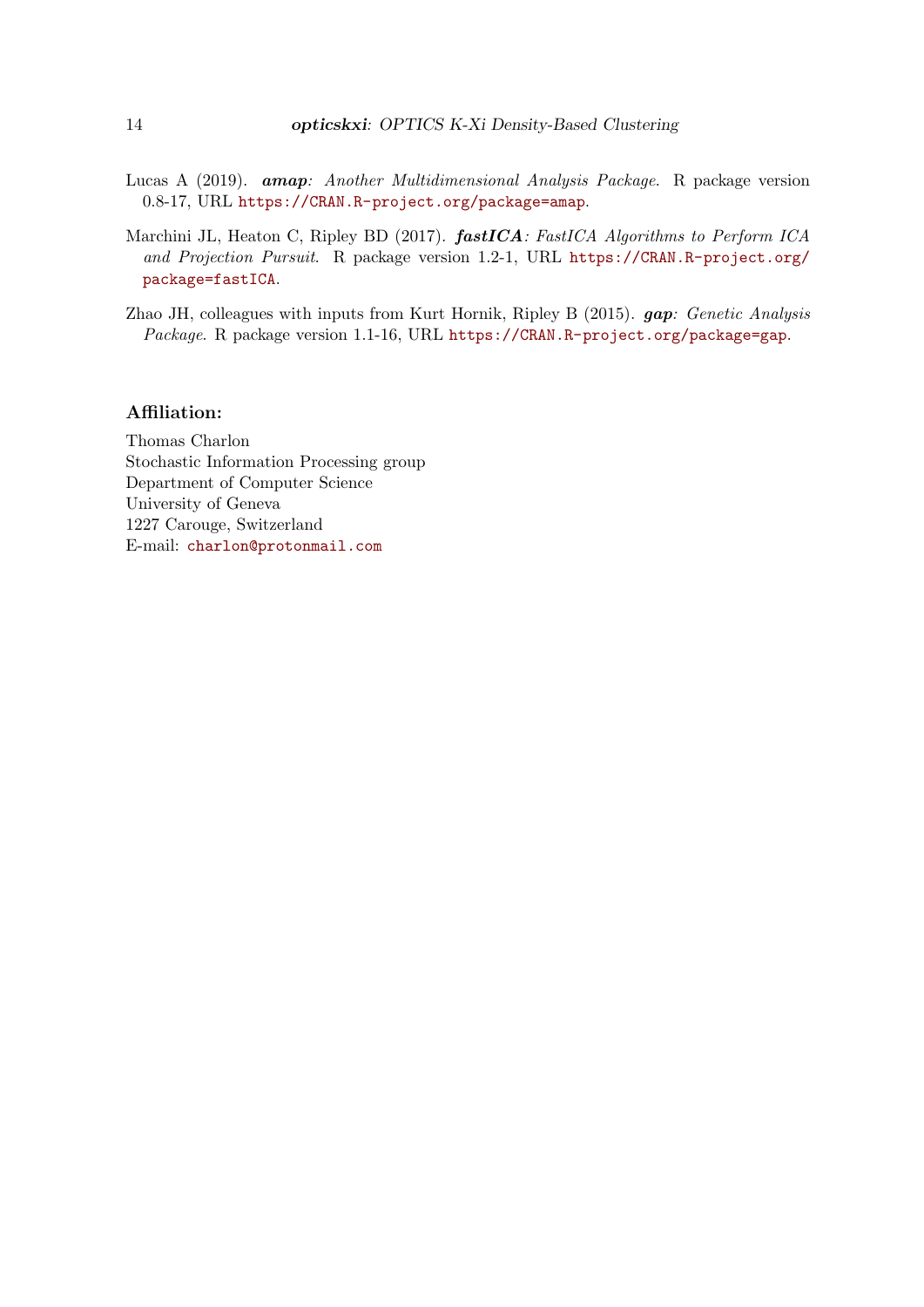

<span id="page-14-0"></span>Figure 11: ICA with 4 axes of the Crohn dataset, colored by k-Xi clustering with 75% confidence ellipses. Clusters 1 and 2 are hierarchical and are discriminated from cluster  $3$ mostly by the second and third components.